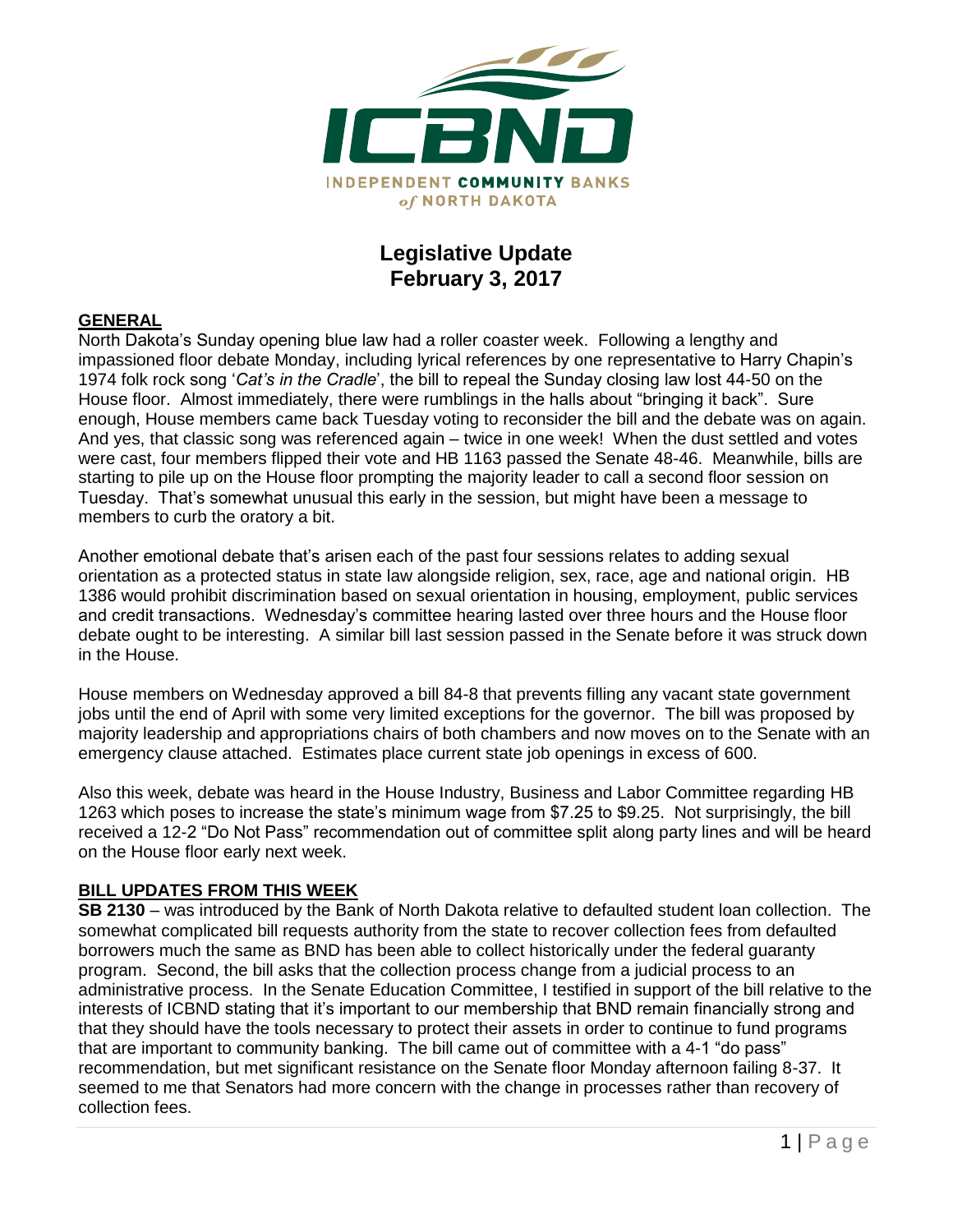**SB 2160 –** as amended, received a 45-0 approval on the Senate floor Monday morning. Introduced by Senator Bekkedahl, this bill seeks to get recovery of actual costs as they relate to the expense of serving notice of foreclosure of tax liens. As introduced, however, the bill in our interpretation would have eliminated the requirement to serve notice upon mortgagees and lienholders. Through amendments, those issues were eliminated satisfactorily to all involved including ICBND.

**SB 2266** – is a bill we weren't following, but became of interest as it took a unique twist this week. Originally this bill related to merging the state securities agency into the state insurance agency. A "hoghouse" amendment was offered however on Wednesday proposing an interim study of possibly bringing the securities agency under the purview of DFI. The bill passed unanimously out of the Senate Industry, Business and Labor Committee. Obviously, we're following this very closely now.

**SB 2340** – was heard in the Senate Political Subdivisions Committee this morning. Brought by the ND Land Title Association, the bill prescribes a flat fee (for mortgages subject to TRID disclosure) of \$55 leaving all other fees the same. The ICBND Legislative Committee has been very active discussing the various "flat filing fee" proposals this past year, but a consensus regarding this bill has not developed. Many members have reported the predictability of a flat fee would be nice, but many have also said the \$55 represents a fee increase. ICBND will monitor this very closely, but is currently taking a neutral position. The county recorders heavily opposed this bill in committee. The committee heard the bill this morning with testimony on both sides of the issue. No action was taken.

**HB 1219** – relates to the process of converting manufactured housing to real property. ICBND supports this bill as it would eliminate the need to transfer title/certificate of origin once the process of affixing manufactured housing to real property is completed as the title/certificate of origin would be retired and that record of retirement would be available through the Department of Transportation. Issues have arisen because the secondary market won't finance these properties without the title/certificate of origin transfer which historically has taken a great deal of time and extra effort. ICBND and the other financial institution trade associations testified in support of the bill along with the ND Land Title Association. There was no testimony in opposition and the bill received a unanimous "do pass" recommendation from the House Transportation Committee.

**HB 1327** – would allow homeowners to circumvent inspection requirements related to home improvements if the homeowner "certifies" to the appropriate governing authority that the improvement was made in compliance with applicable code. From a mortgagee perspective, we think this is a horrible idea and testified in opposition to the bill as did several other groups. The bill received a unanimous "do not pass" recommendation in the House Government and Veterans Affairs Committee.

**HB 1352** – would allow a towing company to receive a vehicle title free and clear of all liens and claims of ownership of vehicles not more than seven years old that are not reclaimed after 90 days in the towing company's custody. ICBND and the other financial trade associations testified in opposition to the bill There was significant testimony on both sides including the submission of amendments which we will continue to work on with interested parties and the House Transportation Committee.

| <b>Date and Time</b>       | <b>Bill</b><br><b>Number</b> | <b>Short Title</b>                                                                                                                                                                                                                                              | <b>Committee</b>                |
|----------------------------|------------------------------|-----------------------------------------------------------------------------------------------------------------------------------------------------------------------------------------------------------------------------------------------------------------|---------------------------------|
| 02/07/2017 09:00 SB 2317   |                              | Relating to insurance producer charges for fees for services.                                                                                                                                                                                                   | Senate IBL                      |
| 02/08/2017 09:45   SB 2344 |                              | Relating to implementation of the North Dakota Compassionate<br>Care Act to authorize medical marijuana; to amend and reenact<br>sections 19-24-01, 19-24-02, 19-24-03, 19-24-04, 19-24-05, 19-<br>24-06, 19-24-07, 19-24-08, 19-24-09, 19-24-10, 19-24-11, 19- | Senate Human<br><b>Services</b> |

## **BILL HEARINGS NEXT WEEK**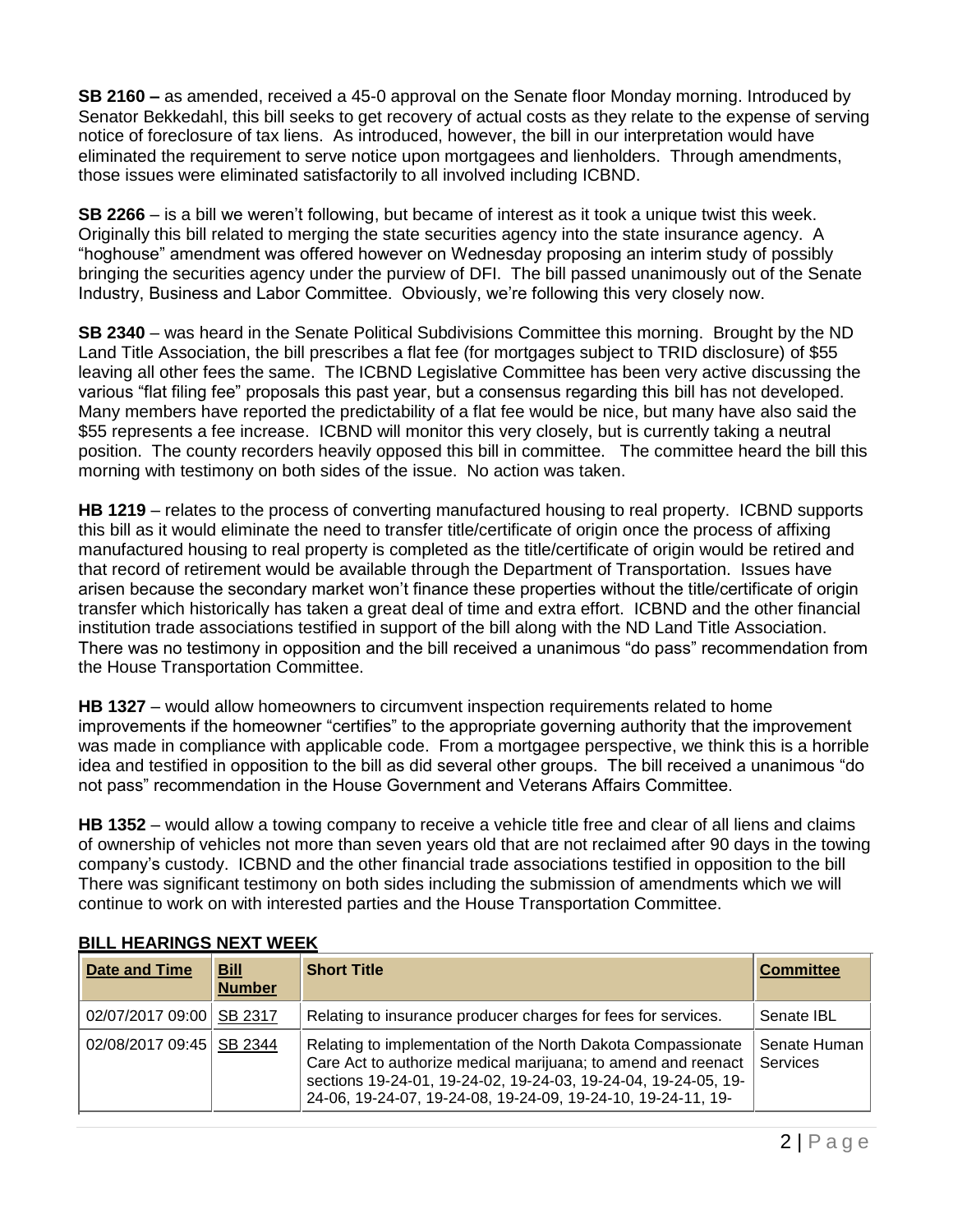| 24-12, and 19-24-13 of the North Dakota Century Code, relating<br>to implementation of the North Dakota Compassionate Care Act<br>to authorize medical marijuana; to provide a report to the<br>legislative management; to provide a penalty; to provide a |  |
|------------------------------------------------------------------------------------------------------------------------------------------------------------------------------------------------------------------------------------------------------------|--|
| continuing appropriation; and to declare an emergency.                                                                                                                                                                                                     |  |

Legislator contact information can be found at<http://www.legis.nd.gov/contact-my-legislators> and you can check on any legislative activities through the Legislative Council's web page at [www.legis.nd.gov.](http://www.legis.nd.gov/)

Thank you for your participation in the legislative process. Please call, email or text me with any questions or concerns. If you'd like to be taken off this distribution list or if there are others in your organization that should be on the distribution list for the legislative updates, please let me know or contact the office at [info@icbnd.com](mailto:info@icbnd.com) or 701.258.7121.

Sincerely,

Bang D. Haugen

*Barry D. Haugen [barryh@icbnd.com](mailto:barryh@icbnd.com) office: 701.258.7121 cell: 701.955.4308*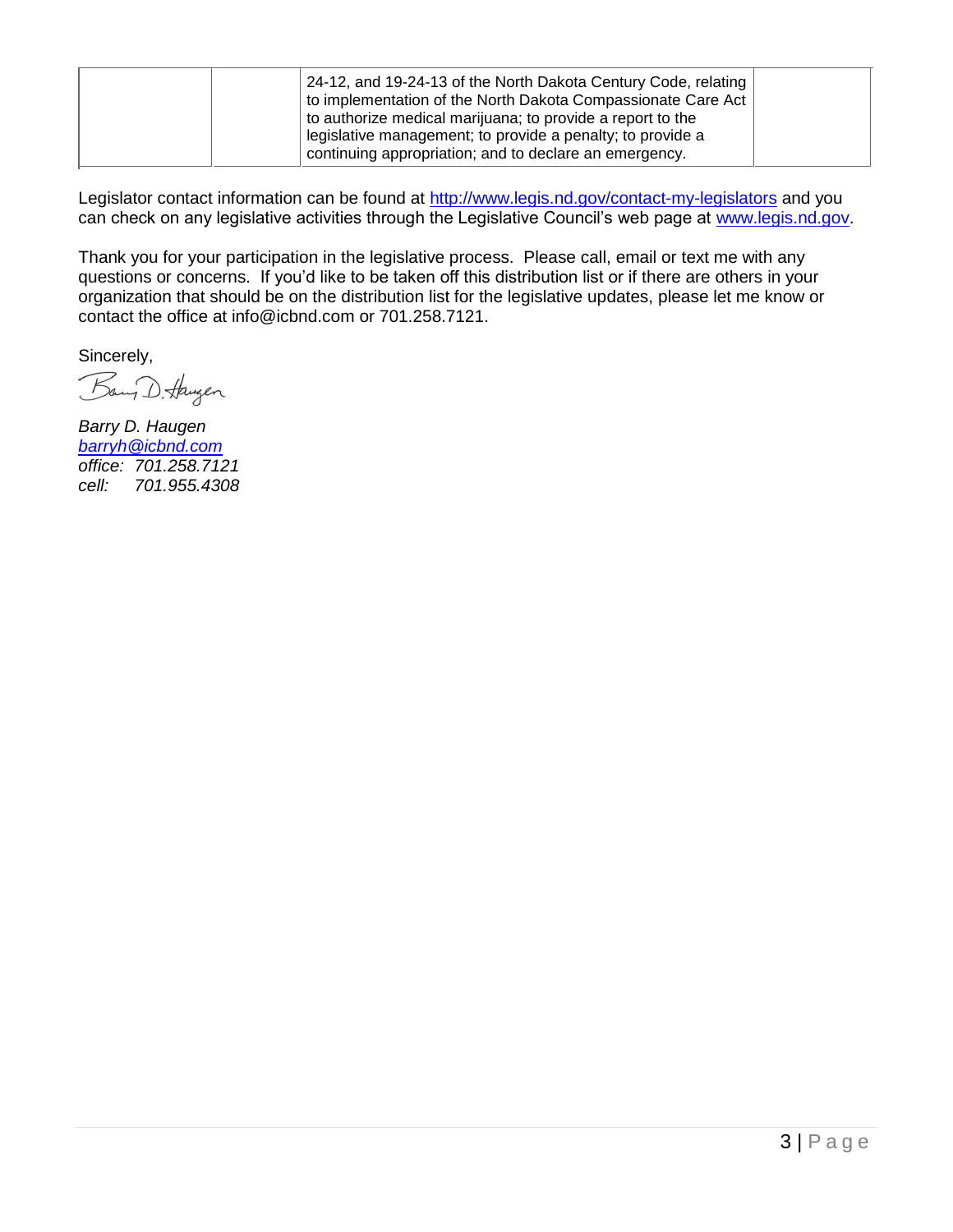

# **ICBND PRIORITY LIST AND BILL STATUS**

| <b>Bill</b>    | <b>Title</b>                                                                                                                                                                                                                                                                                                                                                                                                                                                                                                                                                                                                                    |
|----------------|---------------------------------------------------------------------------------------------------------------------------------------------------------------------------------------------------------------------------------------------------------------------------------------------------------------------------------------------------------------------------------------------------------------------------------------------------------------------------------------------------------------------------------------------------------------------------------------------------------------------------------|
| HB 1126        | Relating to public warehouse and grain buyer licensing, conditions and attributes of licensure and<br>accepting delivery of grain when a licensee is insolvent, the insolvency process, the credit-sale<br>contract indemnity fund and the grain indemnity fund; to repeal sections 60-02-02, 60-02-25.1, 60-<br>02-39, 60-02.1-02, 60-02.1-25, 60-04-03.2, and 60-10-03 of the North Dakota Century Code, relating<br>to duties of the commission, receiptholders' lien, warehouse closure, grain of insolvent<br>warehouseman as trust asset, and suspension of indemnity fund assessments; and to provide for a<br>transfer. |
| HB 1162        | Relating to competition between the government and private industry and to require a report to the<br>legislative management. <b>BILL WAS AMENDED TO PROVIDE FOR A MANAGEMENT STUDY OF</b><br><b>COMPETITION BETWEEN GOVERNMENT AND PRIVATE INDUSTRY AND GIVEN A 12-2 "DO</b><br><b>PASS" RECOMMENDATION OUT OF HOUSE IBL. PASSED 83-8 IN HOUSE.</b>                                                                                                                                                                                                                                                                            |
| HB 1164        | Relating to a corporate income tax credit for reimbursement of employee child care expenditures;<br>and to provide an effective date. <b>FAILED IN THE HOUSE 14-76.</b>                                                                                                                                                                                                                                                                                                                                                                                                                                                         |
| HB 1169        | Relating to the possession of firearms and licensing of individuals to carry firearms; and to repeal<br>sections 62.1-02-10 and 62.1-02-10.1 of the North Dakota Century Code, relating to the possession<br>of firearms and licensing of individuals to carry firearms.                                                                                                                                                                                                                                                                                                                                                        |
| <b>HB 1177</b> | Relating to the collection of property by affidavit and the effect of the affidavit. <b>FAILED IN THE</b><br><b>HOUSE 9-81.</b>                                                                                                                                                                                                                                                                                                                                                                                                                                                                                                 |
| HB 1219        | Relating to the process for converting manufactured housing to real property. <b>UNANIMOUS "DO</b><br><b>PASS" OUT OF HOUSE TRANSPORTATION COMMITTEE.</b>                                                                                                                                                                                                                                                                                                                                                                                                                                                                       |
| HB 1223        | Relating to allowing employers to purchase private insurance or self-insurer for worker's<br>compensation coverage. <b>AMENDED BILL RECEIVED 11-3 "DO NOT PASS"</b><br><b>RECOMMENDATION OUT OF HOUSE IBL COMMITTEE. FAILED 19-72 IN THE HOUSE.</b>                                                                                                                                                                                                                                                                                                                                                                             |
| <b>HB 1228</b> | Relating to actions to contest the validity of a trust, trust decanting, and directed trustees; to amend<br>and reenact sections 47-02-27.4, 59-04.2-03, and 59-16-13 of the North Dakota Century Code,<br>relating to exclusions from the rule against perpetuities and a trustee's duty to inform; to repeal<br>sections 59-14-01, 59-14-04, and 59-16-08 of the North Dakota Century Code, relating to the<br>capacity of a settlor of a revocable trust, actions contesting the validity of a trust, and powers to<br>direct a trustee; and to provide for retroactive application.                                         |
| HB 1263        | Relating to the state's minimum wage. 12-2 "DO NOT PASS RECOMMENDATION" OUT OF<br><b>HOUSE IBL COMMITTEE.</b>                                                                                                                                                                                                                                                                                                                                                                                                                                                                                                                   |
| HB 1297        | Relating to creation of the affordable housing revolving loan fund; to provide a continuing<br>appropriation; and to provide for a transfer. <b>WITHDRAWN FROM FURTHER CONSIDERATION</b> .                                                                                                                                                                                                                                                                                                                                                                                                                                      |
| HB 1303        | A BILL for an Act to prohibit state agencies from filling vacant employee positions; and to declare an<br>emergency. AMENDED BILL GIVEN UNANIMOUS "DO PASS" RECOMMENDATION OUT OF<br><b>HOUSE APPROPRIATIONS. PASSED 84-8 IN THE HOUSE.</b>                                                                                                                                                                                                                                                                                                                                                                                     |
| HB 1327        | Relating to exceptions from inspections for home repairs performed by a homeowner. <b>UNANIMOUS</b><br>"DO NOT PASS" OUT OF HOUSE GOVERNMENT AND VETERANS AFFAIRS COMMITTEE.                                                                                                                                                                                                                                                                                                                                                                                                                                                    |
| HB 1352        | Relating to custody and disposition of abandoned motor vehicles.                                                                                                                                                                                                                                                                                                                                                                                                                                                                                                                                                                |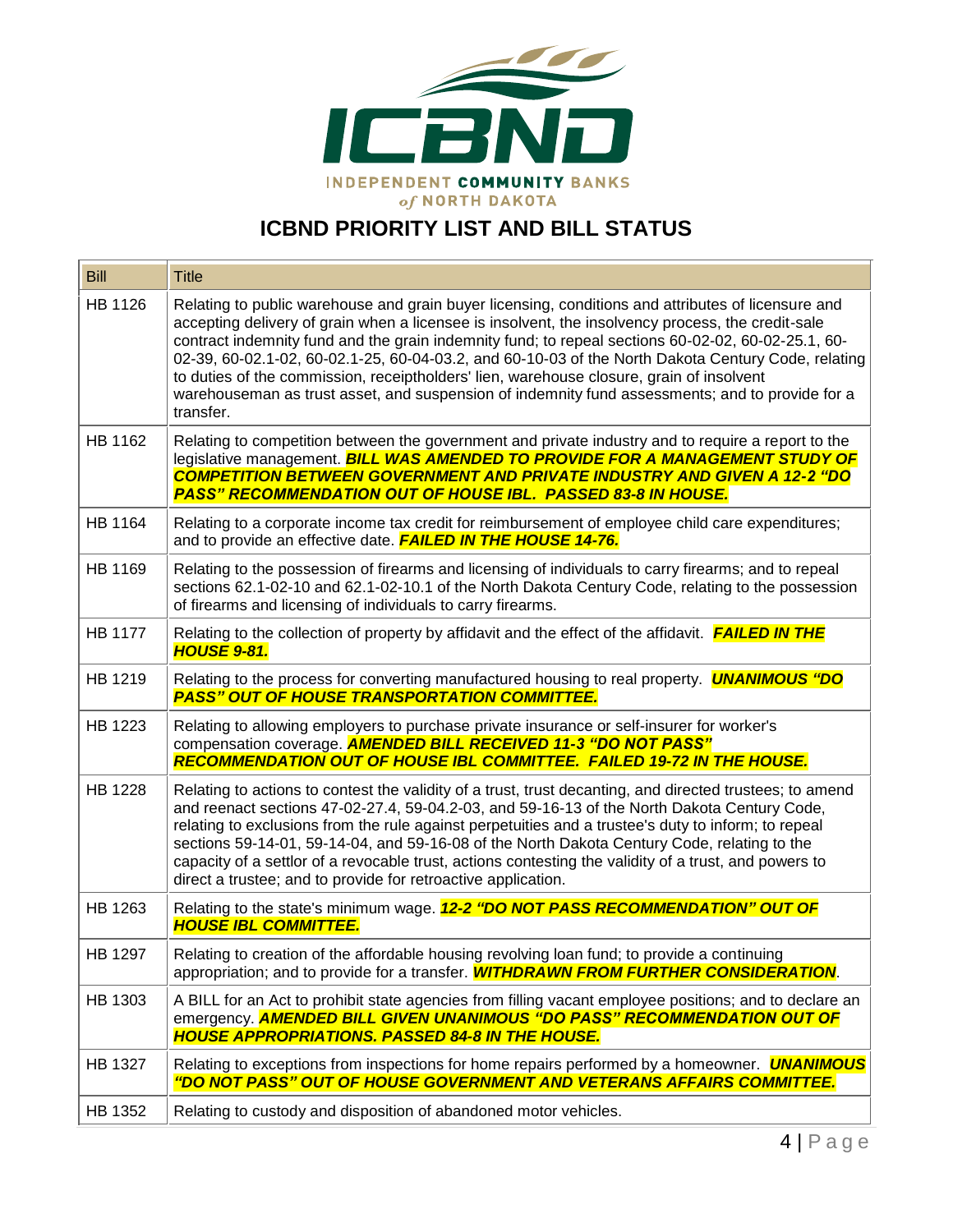| <b>HB 1382</b> | Relating to the establishment of an education savings account program.                                                                                                                                                                                                                                                                                                                                                                       |
|----------------|----------------------------------------------------------------------------------------------------------------------------------------------------------------------------------------------------------------------------------------------------------------------------------------------------------------------------------------------------------------------------------------------------------------------------------------------|
| SB 2008        | A BILL for an Act to provide an appropriation for defraying the expenses of the department of<br>financial institutions.                                                                                                                                                                                                                                                                                                                     |
| SB 2014        | A BILL for an Act to provide an appropriation for defraying the expenses of the industrial commission<br>and the agencies under the management of the industrial commission; to provide for transfers; and<br>to provide a statement of legislative intent.                                                                                                                                                                                  |
| SB 2068        | A BILL for an Act to provide an appropriation for defraying the expenses of the department of<br>financial institutions. DFI BUDGET PREPARED FOR GOVERNOR VOTED 14-0 "DO NOT PASS"<br><b>IN SENATE APPROPRIATIONS. FAILED 0-45 IN SENATE.</b>                                                                                                                                                                                                |
| SB 2074        | Relating to the infrastructure revolving loan fund, the housing incentive fund, the transfer of North<br>Dakota mill and elevator profits to the general fund, and the coal development trust fund; to provide<br>legislative intent; and to provide an exemption. <b>BND AND INDUSTRIAL COMMISSION BUDGET</b><br><b>PREPARED FOR GOVERNOR DALRYMPLE VOTED 14-0 "DO NOT PASS" IN SENATE</b><br><b>APPROPRIATIONS. FAILED 0-45 IN SENATE.</b> |
| SB 2100        | Relating to definitions under the North Dakota money transmitter Act. <b>AMENDED BILL PASSED</b><br><b>THE SENATE 46-0.</b>                                                                                                                                                                                                                                                                                                                  |
| SB 2130        | Relating to defaulted student loan collection; to amend and reenact sections 15-62.1-04, 15-62.1-06,<br>15-62.1-07, and 15-62.1-10 of the North Dakota Century Code, relating to defaulted student loan<br>collection; and to provide for a retroactive application. "DO PASS" VOTE OF 4-1-1 OUT OF<br><b>SENATE EDUCATION, AMENDED BILL FAILED 8-37 IN THE SENATE.</b>                                                                      |
| SB 2159        | Relating to management of a limited liability company; and to provide for retroactive<br>application. <b>AMENDED BILL PASSED THE SENATE 45-0.</b>                                                                                                                                                                                                                                                                                            |
| SB 2160        | Relating to the duties of a recorder and providing notice of foreclosure of tax liens; and to provide an<br>effective date. <b>AMENDED SATISFACTORILY AND RECEIVED 6-0 "DO PASS" OUT OF SENATE</b><br><b>FINANCE AND TAXATION COMMITTEE. AMENDED BILL PASSED THE SENATE 45-0.</b>                                                                                                                                                            |
| SB 2167        | Relating to the adoption of central standard time; and to repeal section 40-01-20 of the North Dakota<br>Century Code, relating to daylight saving time.                                                                                                                                                                                                                                                                                     |
| SB 2192        | Relating to the housing incentive fund tax credit; to amend and reenact sections 54-17-40 and 54-<br>17-41 of the North Dakota Century Code, relating to the housing incentive fund and housing finance<br>agency report; to provide a transfer; and to provide an appropriation. <b>7-0 "DO PASS" OUT OF</b><br><b>SENATE IBL, REREFERRED TO APPROPRIATIONS.</b>                                                                            |
| SB 2212        | Relating to residency requirements of bank directors. <b>AMENDED BILL RECEIVED 7-0 "DO PASS"</b><br><b>OUT OF SENATE IBL. PASSED 46-0 IN SENATE.</b>                                                                                                                                                                                                                                                                                         |
| SB 2234        | Relating to the establishment of an essential service worker home ownership incentive program and<br>essential service worker home ownership incentive fund; to provide an appropriation and transfer;<br>and to provide a continuing appropriation.                                                                                                                                                                                         |
| SB 2260        | Relating to exemptions from money broker regulation. 6-0-1 "DO NOT PASS"<br><b>RECOMMENDATION OUT OF SENATE IBL. FAILED 0-46 IN THE SENATE.</b>                                                                                                                                                                                                                                                                                              |
| SB 2266        | Relating to the insurance commissioner taking over the duties of the department of securities and<br>the securities commissioner; to provide for correction of statutory references; and to provide<br>appropriation transfers. HOGHOUSE AMENDMENT IN SENATE IBL TURNED THIS INTO A<br><b>STUDY OF MERGER OF SECURITIES/DFI. UNANIMOUS "DO PASS" OUT OF COMMITTEE.</b>                                                                       |
| SB 2296        | Relating to pledge of security in place of depository bond; and to repeal section 21-04-11 of the<br>North Dakota Century Code, relating to records of securities.                                                                                                                                                                                                                                                                           |
| SB 2305        | Relating to a corporate income tax credit for reimbursement of employee child care expenditures;<br>and to provide an effective date.                                                                                                                                                                                                                                                                                                        |
| SB 2317        | Relating to insurance producer charges for fees for services.                                                                                                                                                                                                                                                                                                                                                                                |